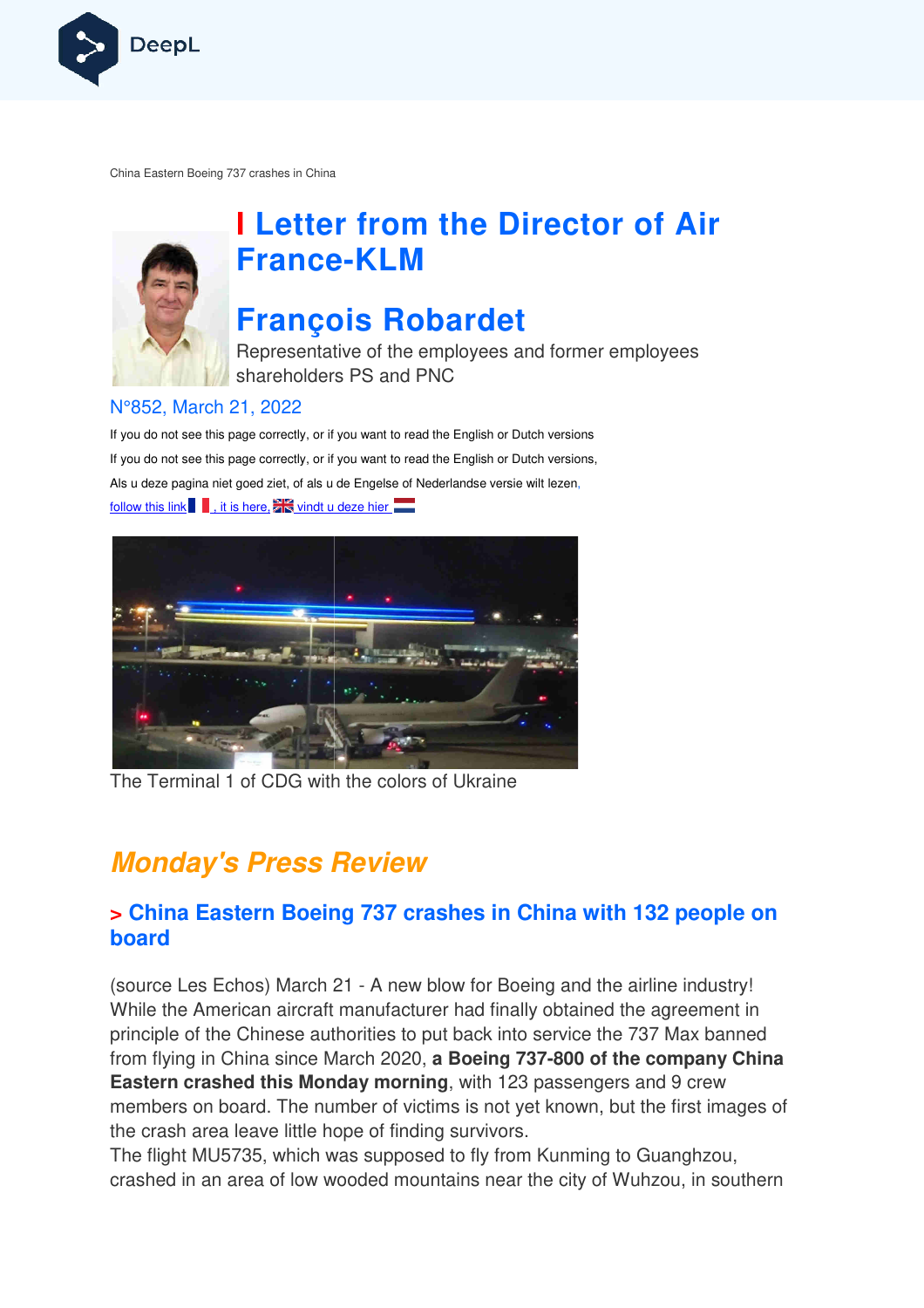China, for an unknown reason, shortly before its arrival.

(...) According to

.

the ADS-B data, **the plane seems to have suddenly gone into a dive from its cruising altitude of 29,000 feet** (8,839 meters), and **finally crashed three minutes later**. And this, not without having briefly attempted a recovery towards 7,000 feet (2,133 meters above the ground), for about 10 seconds, before plunging back towards the ground. Two videos of a plane in flight, broadcast on social networks seem to confirm this scenario.

"We have taken note of initial media reports and are working to gather more information," Boeing said soberly, in an initial statement. **Entering service in June 2015, this Boeing 737-800 NG does not belong to the 737 Max family**, which were grounded after the Lion Air and Ethiopian Airlines crashes. It is therefore theoretically not affected by the MCAS problems detected on the 737 Max and which led to modifications. **The 737-800 NG is, along with the Airbus A320, the most widely used single-aisle medium-haul aircraft in the world, with some 4,900 in service, including 874 in China. China Eastern is** one of the three major Chinese airlines (alongside Air China and China Southern) and **one of Air France-KLM's main partners and shareholders, with a stake of nearly 10%**. China Eastern is therefore a major customer for Boeing. The company had not experienced a major accident since 2004. Its first decision was to suspend the operation of all its Boeing 737s

#### **My comment:** Air France-KLM press release:

"We stand by our partner China Eastern. Our thoughts are with the families and loved ones of the passengers and crew of flight #MU5735".

## **> Air France-KLM increases airfares**

(source Capital) March 21 - It was a consequence that many feared, but which seemed inevitable: **the price of airline tickets will increase**. With the soaring price of fuel, including kerosene, which is used to fly airplanes, already triggered by the post-sanitary economic recovery, and seriously accentuated since the beginning of the war in Ukraine, airlines could take the plunge. In this sense, Air France and KLM have already announced a fare increase for long-haul flights outside Europe. **The increases do not concern tickets already sold. RTBF reports an additional 40 euros on an Amsterdam-New York economy class flight**, while Actu.fr, citing an Air France spokesperson, reveals a similar figure for a Paris-La Havana flight.

"We have increased the price of tickets since March 17, 2022, on long-haul flights, for an amount that varies depending on the destination and the travel offer," explained a spokesman for the French company, relayed by Actu.fr. **Fuel represents 20 to 30% of overall costs**, so their impact is important on prices,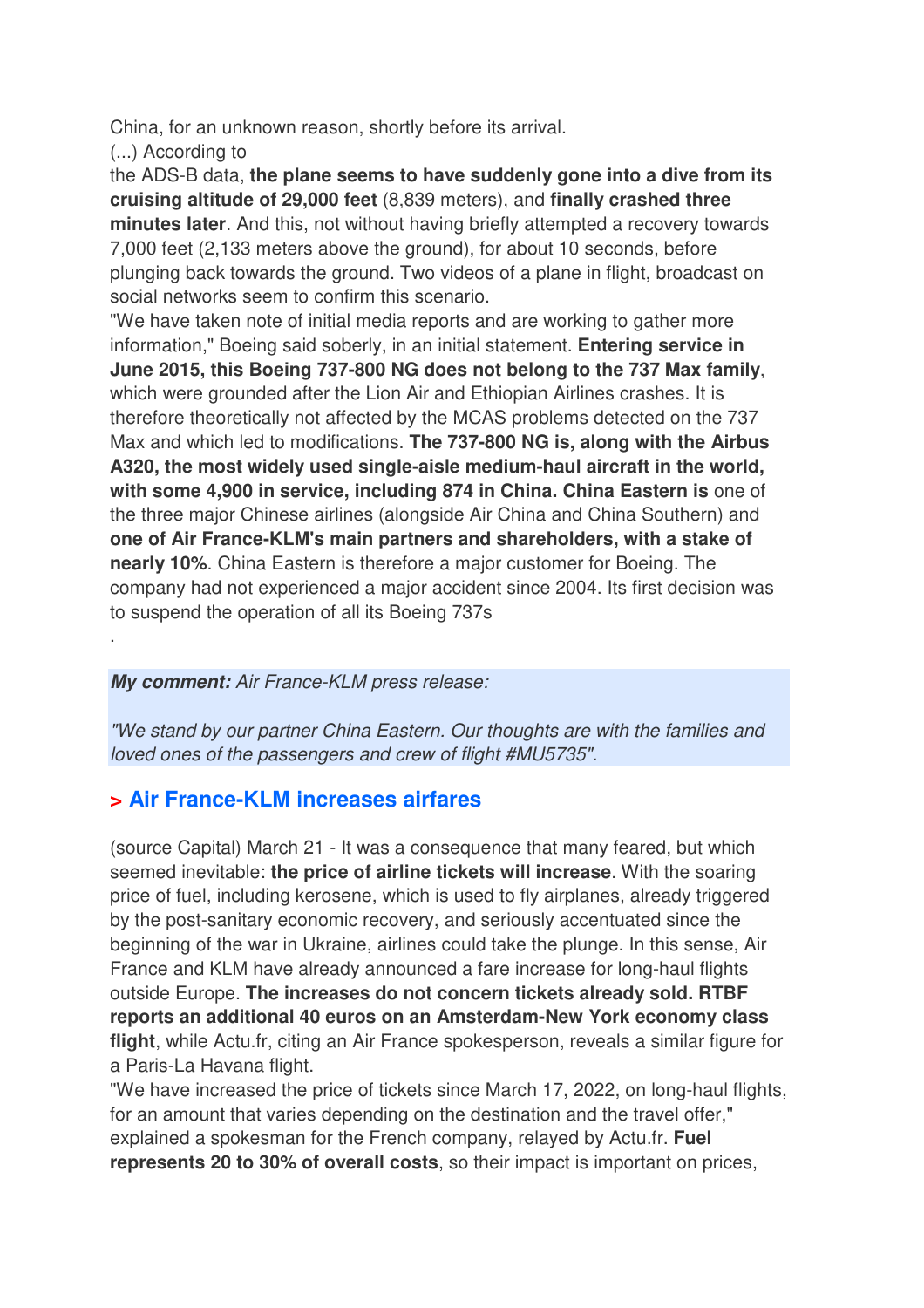even if they are not totally linked, with other factors such as supply and demand. Uncertainty hangs over the future and it is difficult to make longer term plans due to the instability of the geopolitical situation and prices.

**My comment:** All airlines will have to increase their fares.

However, it will be difficult for them to fully compensate for the increase in fuel prices.

The most exposed are the US airlines. Unlike European airlines, they have chosen not to take out fuel coverage. They will have to bear the full cost of the fuel price increase.

## **> In-flight masks: the fear of Dutch airlines**

(source Air Journal) March 18 - **Dutch airlines have decided not to continue imposing the wearing of masks after March 23, for fear of attacks on flight attendants by passengers**. This measure has already been applied by most carriers in Great Britain.

In accordance with European regulations, the wearing of masks in airports and on board aircraft will continue to be imposed in the Netherlands after March 23, 2022, the date chosen by the government to end its use in other public transport. No way according to KLM Royal Dutch Airlines, its low-cost subsidiary Transavia, Corendon Airlines or TUI Fly Netherlands, who call the decision "irresponsible". Their fear: a resurgence of incivility on board, from passengers questioning this difference.

#### $(\ldots)$

#### **All of them will continue to recommend that passengers wear masks, but they will not impose penalties if they refuse.**

 The problem does not arise across the Channel, where airlines and airports alike have "dropped the mask" following the announcement of the lifting of travel restrictions. Preceded by Jet2 at the beginning of March, British Airways, Virgin Atlantic and TUI Airways (but not easyJet or Ryanair) as well as London-Heathrow, among others, have put an end to the obligation to wear a mask inside the cabin - while "strongly recommending" its use. And reminding that the rule is not necessarily valid everywhere, for example on flights to the USA where the FAA has maintained the obligation until mid-April at the earliest...

## **> Air France plans to place a large order for Embraer aircraft for its subsidiary Hop**

(source Les Echos) March 18 - It's been a long time since we heard such good news at Hop. After years of restructuring, Air France's regional subsidiary could finally have a real future, in the form of a major aircraft order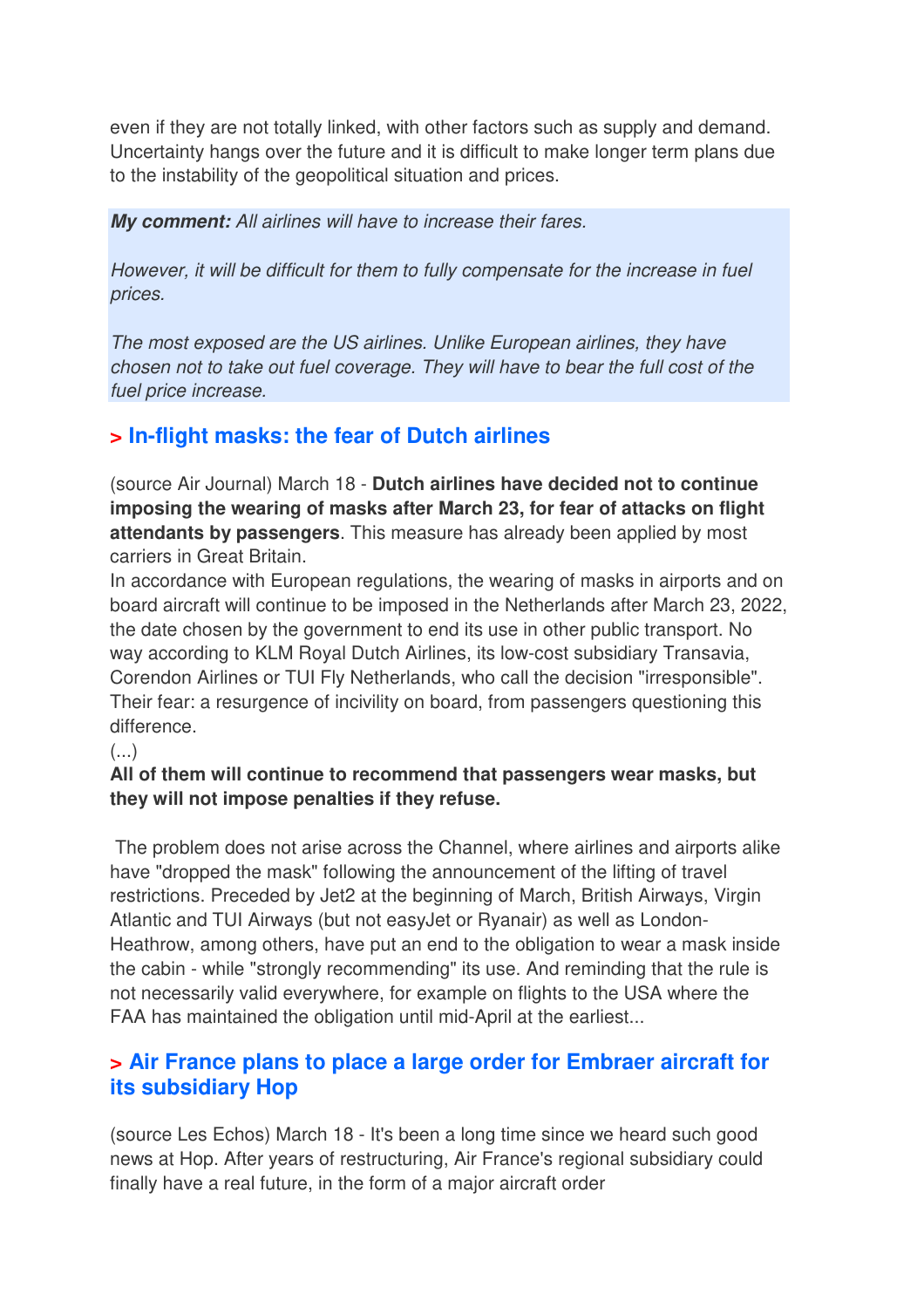. **According to our information, Air France and Hop management have held informal discussions with staff representatives concerning a possible order for 35 to 50 Embraer 190-E2s**, the latest re-engined version of the Brazilian regional jet, the previous version of which already equips Hop. This represents a potential investment of 2 to 3 billion dollars at list price, for the Air France group, already engaged in the renewal of its medium-haul fleet, with the Airbus A220, and that of its low-cost subsidiary Transavia France

**As with previous orders for Air France and Transavia, Air France's management has made the purchase of these aircraft conditional on the acceptance by the various categories of employees - pilots, flight attendants and ground staff - of new measures to increase productivity and reduce hiring costs**. Formal negotiations are expected to start in the next few days to try to reach an agreement. The final decision could be taken during the summer. When asked about its intentions, **Air France refused to comment on this information, but did not deny it.** 

(...)

.

However, such an order would not be usual for Hop. Even if limited to 35 aircraft, it would allow Hop to renew its entire fleet, currently reduced to about thirty Embraer E170s and E190s, most of which are more than 20 years old, while reducing fuel consumption and CO2 emissions by 17%, in line with the group's environmental commitments. It would also put a smile on the faces of employees who have been hard hit by successive cutbacks in their companies.

Even before the Covid crisis, **the last restructuring plan resulted in a 40% reduction in Hop's activity** operated on behalf of and under the Air France brand, with a fleet reduced from 69 to 32 aircraft. The last voluntary redundancy plan, validated in July 2021, resulted in 1,007 job cuts out of a 2020 workforce of 2,400. **However, when** 

this plan was finalized, **Air France management reaffirmed the need for the group to keep a regional airline to supply its hubs at Roissy-CDG and Lyon**. In order to calm concerns, Air France had even committed to remaining a majority shareholder in Hop until at least March 2026. As a bonus, it guaranteed not to reduce the fleet to less than 29 aircraft. This implied that aircraft would be bought out.

Paradoxically, the period is rather favorable for aircraft purchases, at least for those who have the means. The Covid crisis has severely tested regional airlines, as well as Embraer's sales, which could only deliver 48 regional jets in 2021 and 44 in 2020, compared to 89 in 2019. This will allow Air France to negotiate a nice discount, as with Airbus for the A220.

**My comment:** Last week, HOP! announced that it was parting with its last Bombardier CRJ1000 aircraft.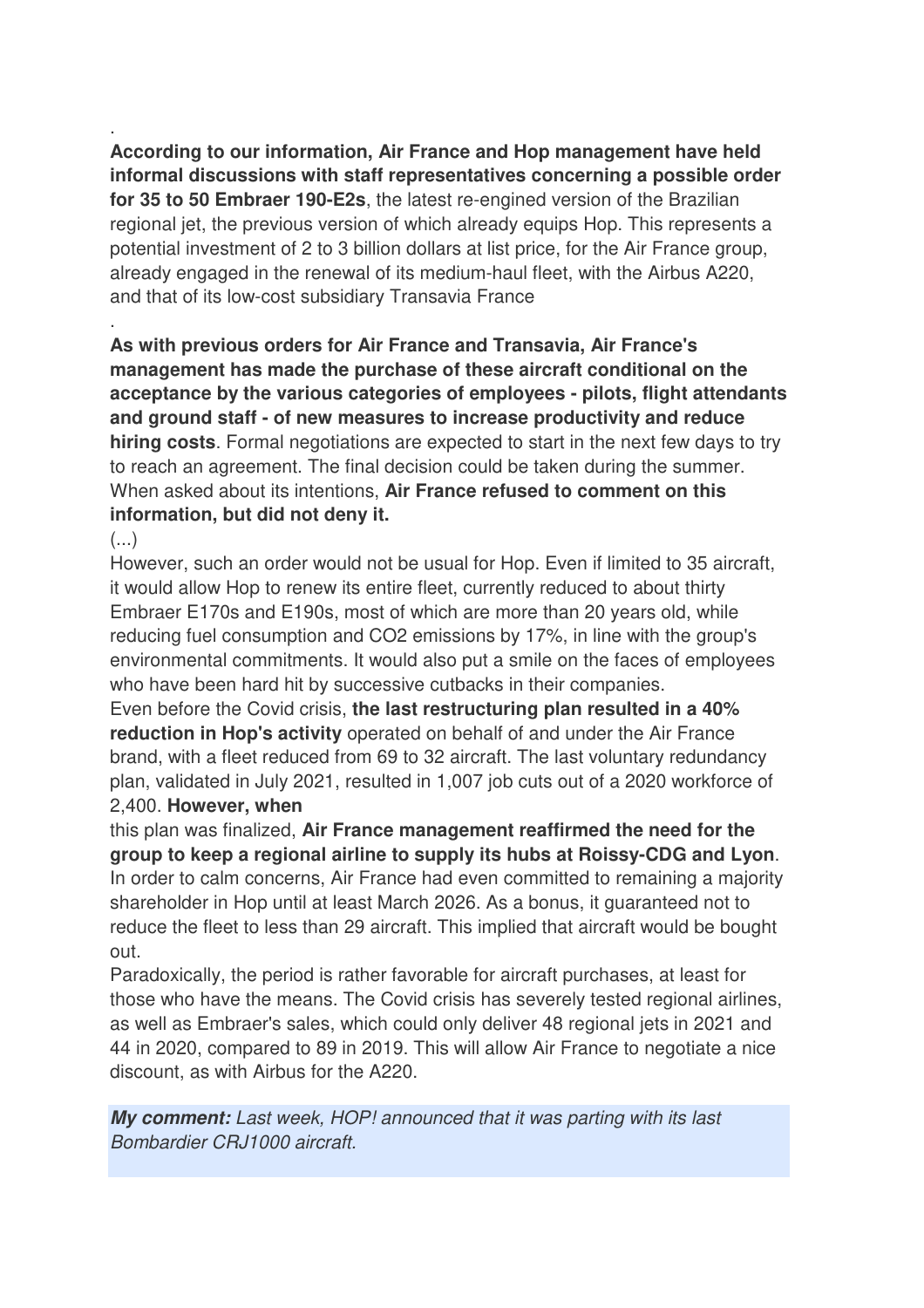Its fleet is now composed of 15 Embraer E170 and 19 Embraer E190 two-seater.

At this stage, no plans to renew this fleet have been submitted to the Air France group's decision-making bodies.

#### **> Delta Air and United Airlines soar after forecasts**

(stock market source) March 15 - Delta Airlines, the U.S. airline, has raised its financial guidance for the current quarter as a result of recovering demand. **Delta said it now expects March quarter revenue to recover to 78% of 2019 levels, up from previous guidance of between 72% and 76%** issued in January. The airline also expects total revenue per available seat mile to be flat compared to March 2019, according to a forecast update ahead of the JPMorgan Industrials conference in New York.

Delta said its pretax loss for the quarter would be in line with its initial expectations, despite higher fuel prices. Expected adjusted fuel prices were raised to \$2.80 per gallon from the previous forecast of \$2.35 to \$2.50. **The group expects "solid" pretax earnings for March as higher revenues offset higher fuel costs.** The airline also pointed to strong spring and summer travel demand in its updated outlook for the March quarter, expecting positive free cash flow in March

**United Airlines also just raised its pre-conference revenue estimates, now seeing first-quarter 2022 revenue "near the better end" of its range of 20 to 25 percent below first-quarter 2019 levels**. United raised its fuel price estimate to \$2.99 per gallon from \$2.51 in January. The carrier, however, reduced its capacity forecast to -19% from 2019 levels, compared with a previous range of 16% to 18% lower. Full-year capacity for 2022 will be down a high single-digit percentage from 2019. Nevertheless, the group notes that the travel recovery is accelerating, reporting "very strong" leisure demand and the highest business travel traffic since the start of the pandemic.

### **> IAG lends 100 million euros to Globalia and keeps Air Europa in its sights**

(source Journal de l'Aviation) March 17 - **IAG and Globalia have reached an agreement whereby IAG will provide an unsecured loan of 100 million euros to the Spanish group over seven years. It provides that this loan may be converted into an equity stake in Air Europa, subject to the approval of the relevant authorities.** 

In this eventuality, IAG's stake could reach 20%.

.

Luis Gallego, CEO of IAG, says that a tie-up with the Spanish company remains of strategic importance. But while the market has changed a lot in the last two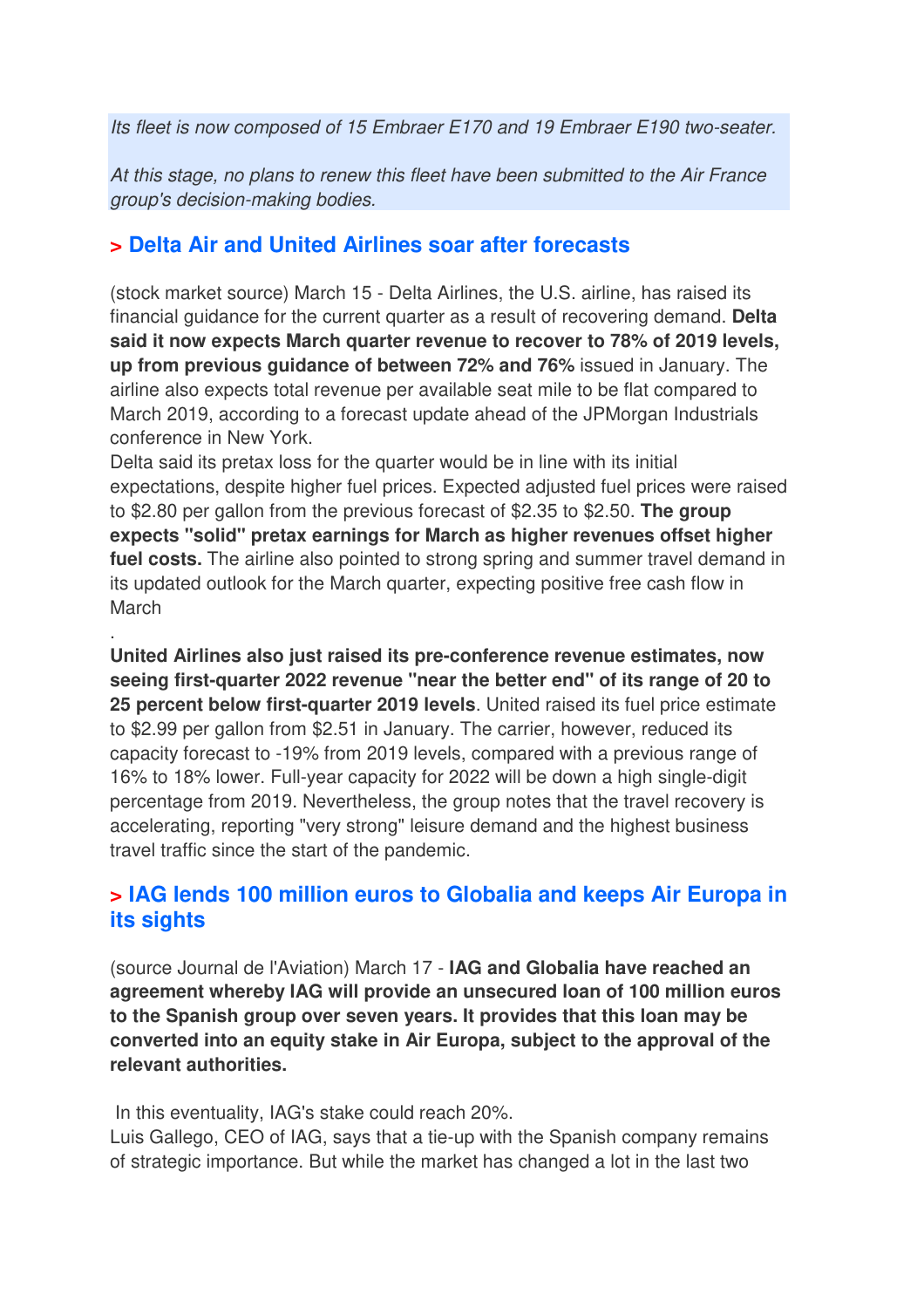years, the group is "giving itself time to evaluate alternative structures that could be interesting for both companies and offer significant advantages"

**The agreement provides for a one-year exclusivity period while discussions take place, and a right to match any third-party offer for Air Europa over the next three years**. It also provides for an exit right alongside Globalia if the group sells Air Europa.

**My comment:** The planned merger between Iberia and Air Europa seemed to be in jeopardy after the European Commission opened an in-depth investigation into the operation.

In December, the European Commission accused the Air Europa - Iberia merger of leading to a reduction in competition in the Spanish market, which could lead to higher prices for passengers.

The two groups were given one month to find a solution.

It is clear that this is more difficult than expected. The door is open for other potential buyers of Air Europa to come forward.

### **> France 2030 Plan: 800 million euros to develop the aircraft of the future**

(source AFP) March 15 - **The aeronautics component of the France 2030 investment plan amounts to 1.2 billion euros, including 800 million euros dedicated to research and technology to develop a carbon-free aircraft,** said Thursday the Minister of Transport Jean-Baptiste Djebbari.

These 800 million will finance the technological roadmap of Corac, the Council for Civil Aeronautics Research, which brings together industry and the state, said the minister.

(...)

.

**This roadmap is based on the development of a regional hybrid electric or hydrogen-powered aircraft**, which would enter service around 2030 with a technology demonstrator in 2028.

This aircraft would serve as a template for developing a medium-haul aircraft that would burn hydrogen directly in its engines by 2035.

Some 78% of Corac

's funding is dedicated to decarbonization, he said.

 $(\ldots)$ 

A previous envelope of 1.5 billion euros over three years had already been allocated in 2020 as part of the aeronautics support plan to finance research on the "green aircraft" via the Corac.

The other 400 million euros of the France 2030 aeronautics plan are dedicated to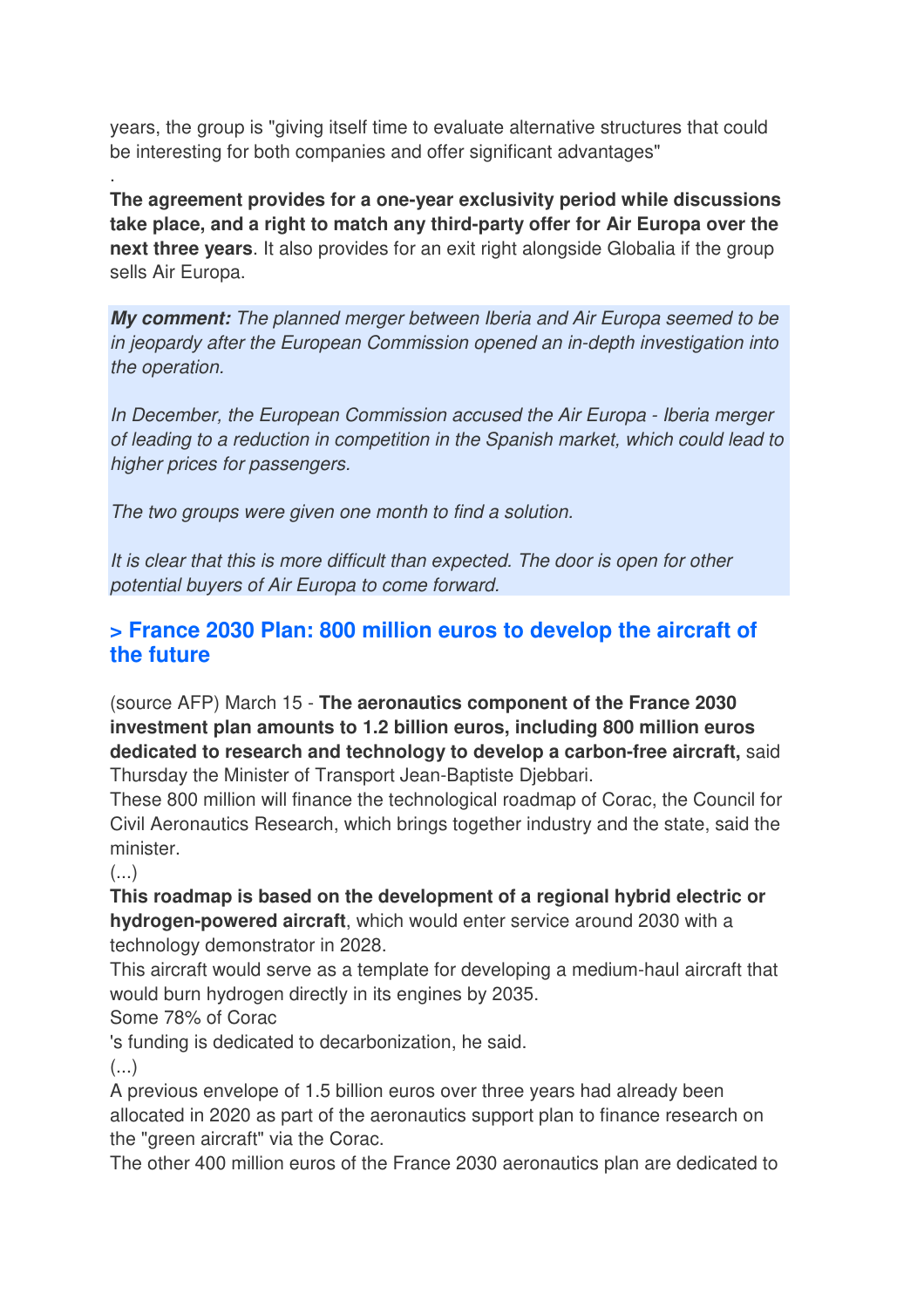"emerging players in the aeronautics industry", mainly start-ups, as well as to the production of sustainable aeronautical fuels

**Regarding sustainable fuels, the most rapidly available lever for reducing air transport emissions, a call for projects worth 200 million was launched last year for demonstrators and pre-industrial studies**. "It will be extended until the fall of 2022 and may be opened to industrialization," according to the minister's office.

A €100 million call for projects "aimed at emerging players in decarbonized aviation" is also being launched for two years.

.

 "This device aims to support innovations that can quickly feed the market for carbon-free aviation, such as light electric or hybrid aircraft, achievable in the shorter term than carbon-free airliners," according to the ministry. (...)

**My comment:** Considerable sums of money will be devoted to developing the aircraft of the future.

During a press briefing, the FNAM (Fédération Nationale de l'Aviation et de ses Métiers) reminded the presidential candidates that the time of the aviation industry is not the time of the politicians, and not the time of the airlines either. Tomorrow's propulsion systems will be developed the day after tomorrow.

What is urgently needed is the development of a real SAF (sustainable aviation fuels) sector. The FNAM is calling on the future government to set up this sector, which is a political decision.

The State is imposing 1% of this new sustainable fuel in the tanks of French aircraft this year. "But we will not succeed and will have to pay a tax for it," said Marc Rochet, president of the FNAM.

And the 2% target set for 2025 may already be out of reach, even if Total thinks otherwise.

In other words, the creation of a French SAF industry is still in its infancy. However, it could be a strong act of sovereignty in a context of heightened competition.

## **End of the press review**

**> Advice for employees and former employees who are**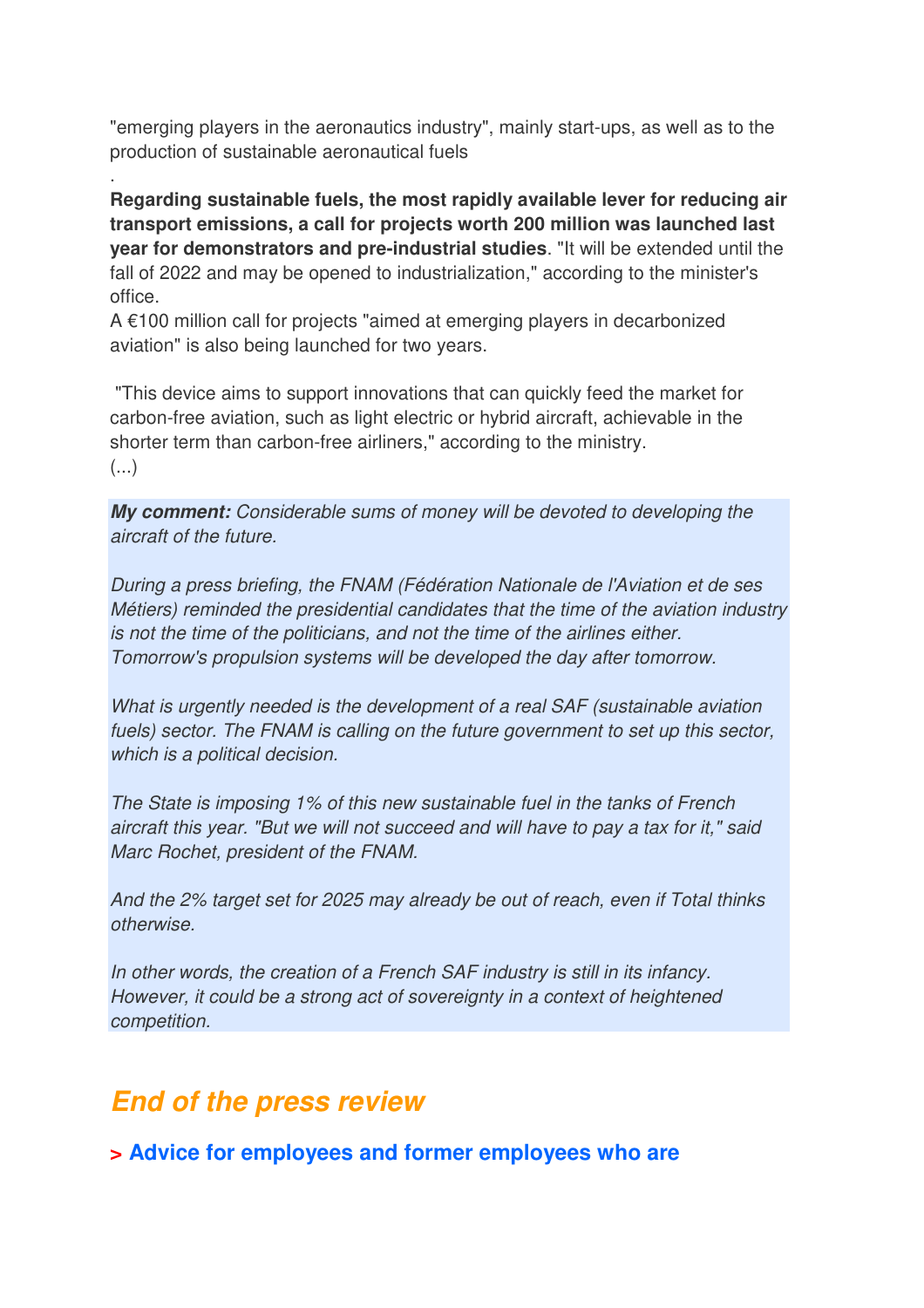#### **shareholders**

You will find on my navigaction site the modalities of access to the managers' sites.

To avoid forgetting to change your contact information each time you change your postal address, **I advise you to enter a personal e-mail address**. It will be used for all correspondence with the management organizations.

Keep all the documents related to your Air France-KLM shares in one place: all the letters you receive from the different managers, Natixis, Société Générale, your personal financial institution if you bought your shares through it.

### **> My comments on the Air France-KLM share price trend**

**Air France-KLM shares** closed at **3.935 euros** on Monday 21 March. **It is up sharply this week by +5.35%.** 





Evolution of the Air France-KLM share price over five years. The sharp drop corresponds to the beginning of the Covid-19 epidemic.

**The analysts' average (consensus) for AF-KLM shares is 3.31 euros**. The highest price target is 5.50 euros, the lowest 1.30 euros.

You can find the details of the analyst consensus on my blog. I do not take into account the opinions of analysts prior to the beginning of the health crisis.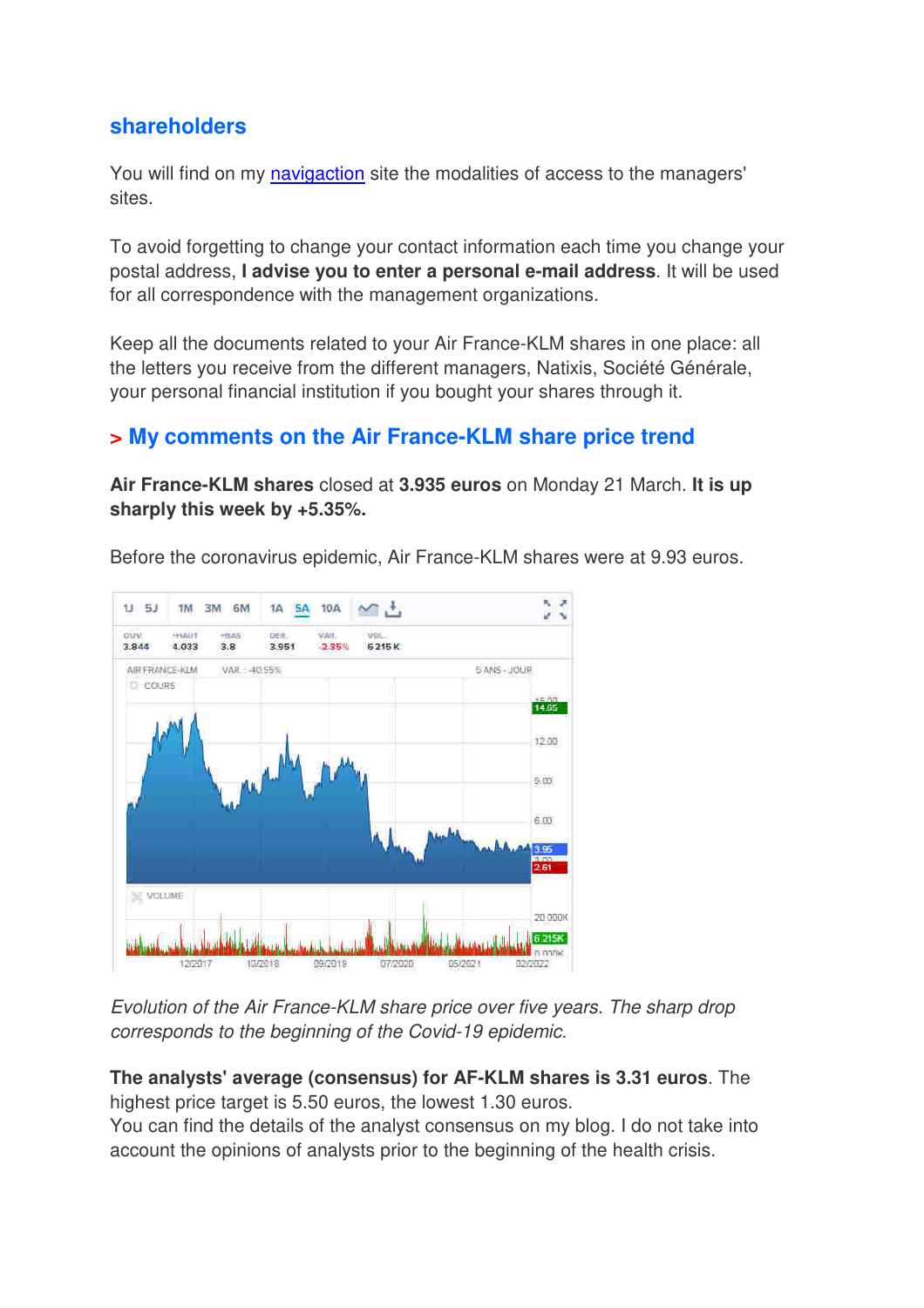**Brent crude oil** (North Sea) is **up sharply this week by \$11 to \$116**.

**The crisis in Ukraine is behind the rise in oil prices, which is** also affecting copper and gold.

**At the beginning of the month, Brent crude reached \$132, close to its record of \$150 reached in 2008.** 



At the end of October 2020, it was at a low of \$37.

Evolution of oil prices over ten years. The sharp drop corresponds to the beginning of the Covid-19 epidemic.

#### **This information does not constitute an invitation to sell or a solicitation to buy Air France-KLM shares.**

You can react to this press review or send me any information or thoughts that will help me better carry out my duties as a director of the Air France-KLM group.

#### **You can ask me, by return, any question relating to the Air France-KLM group or to employee share ownership...**

See you soon.

To find the last press reviews of Monday, it is here